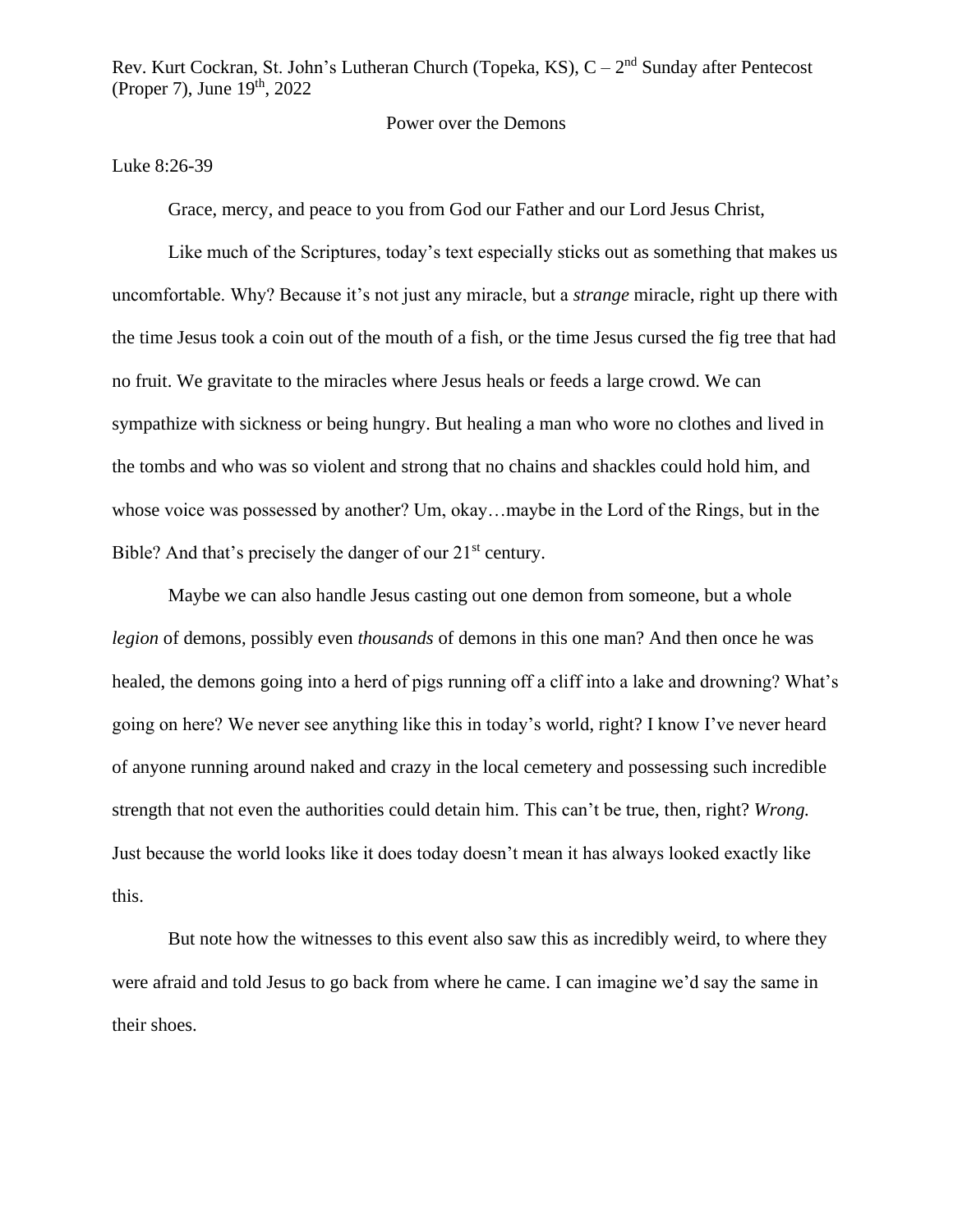But for us it's weird in other ways. It rubs against our enlightened science-dependent minds. That's the part of our minds that doubts that a man could rise from the dead because we've never seen someone rise from the dead.

But what *about* demon possession? It's easy to write off the stories we hear today about people being demon possessed as those who are simply mentally ill or who forgot to take their medication. Whether those are true cases of demon possession is tough to know. But if we truly believe the inspired and inerrant Scriptures as historical fact --- and we do --- what are we to make of this particular man "*who had demons* for a long time" and does that mean demon possession exists even today?

The simple answer is yes. The Scriptures do indicate that a dark demonic spiritual realm does exist with Satan at its head, but God doesn't reveal too much about it. Perhaps that's for the better, lest we find ourselves tempted further into that darkness. We do know some about this demonic realm: that the devil roams about the earth like a lion, seeking someone to devour, so we would assume that his demons roam in the same way, or we know that the devil often orchestrates certain evils in our world to occur (working alongside the sinful nature of man), say, in our many shootings we hear so often about, or even experience in our own community.

That being said, we do well to remember that Satan isn't another god. You see, while it's dangerous to underestimate Satan and think of him as a fairy tale or only belonging to the folklore of Halloween, it's also crucial that we don't overestimate him. Yes, he does seek your destruction, and there's nothing good about the prince of darkness. To the almighty God, though, and for you dear saints in Christ, Satan is a mere pawn in the grand scheme of salvation. For Satan is a creature, a fallen angel. Though he is powerful, he is not *all* powerful. While he is smart, he is not omniscient (all-knowing). While there may be many demons, they are not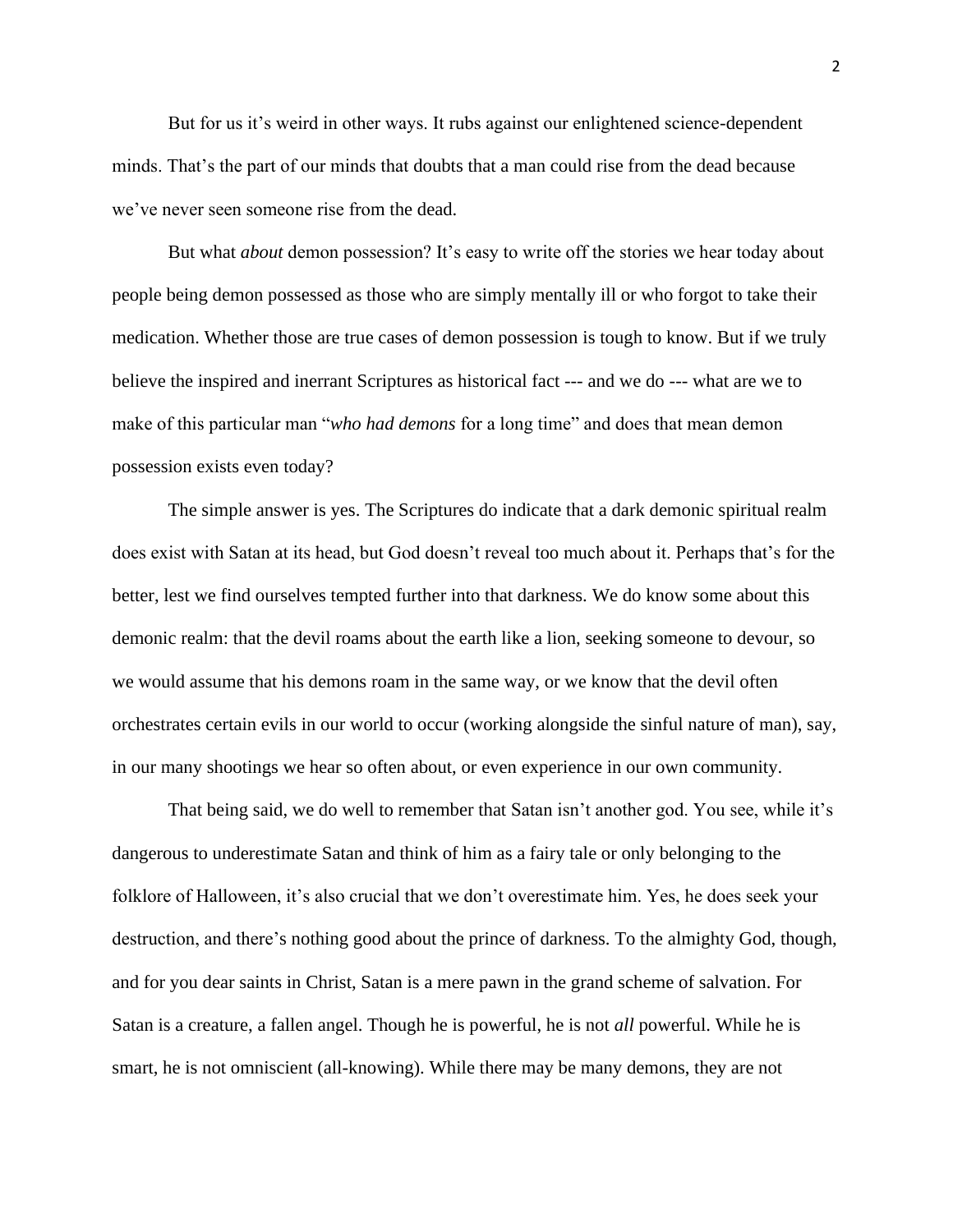omnipresent. One of my former father confessors (which is the term pastors use to describe who they consider *their* pastor), he used to say (a bit tongue in cheek) that the devil himself is probably just headquartered in Washington D.C., merely managing the affairs of the demons. The devil is not omnipresent. While they (the demons) scratch and claw for whatever evil they're allowed to carry out, they are no match for the Word of God and the Word made flesh, our Lord Jesus Christ. And hear this certainty: the devil and his demons cannot possess you who are possessed instead by the Holy Spirit. He may tempt by means of others he possesses, but as long as you are in Christ and Christ is in you, the devil and his demons cannot enter!

As for this Christ, the demons knew who He was. They knew what He would accomplish. He came to the country of the Gerasenes *already* having all authority and might over that demonic realm. The reality of the cross was the reality then and the reality now, that Jesus has all His enemies *already* under His feet. He's *already* won the victory over the devil and his angels. Because the Son of the Most High God had descended to earth, this legion of demons cowered at His sight. They knew their time was coming to an end.

Note how these demons possessing the man made it to where *nothing* could bind him because of their great strength. But just like Goliath was no match for David, so too were the demons no match for the Son of David. They who had all control over the man was put in complete submission to Jesus, even *begging* Him that He not send them to the abyss, their eternal destination. Jesus grants their wish to be cast into the pigs, and Jesus has the last laugh as the demons went to drown in the lake, a picture of the last day when the devil and his angels are cast into the lake of fire, where they will be tormented day and night forever and ever.

Consider also that just as many refuse to believe the devil exists, so too do many refuse to believe that hell exists. It most certainly does, and the words the Bible uses – that Jesus Himself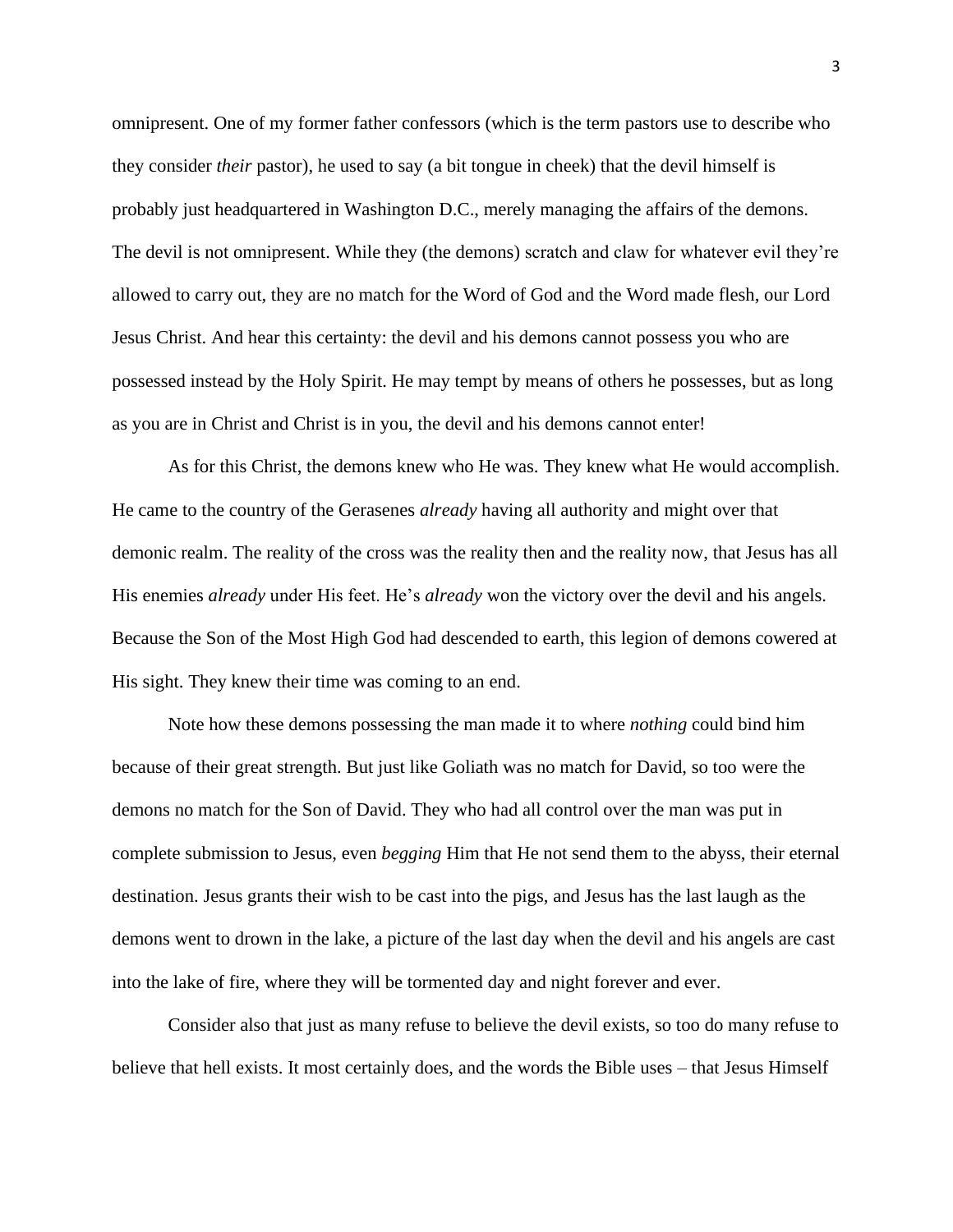uses – are no child's play: a fiery furnace, where the worm does not die, and the fire never quenched, eternal torment where there is no rest day or night. But what we often forget about hell is it was never intended nor prepared for man, but alone for these demons and their leader, Satan. That a number of people still wind up there and suffer *alongside* these demons is not God's desire, but the only thing left for those rejecting salvation for all mankind in Jesus.

But for you, dear brothers and sisters baptized and catechized into Christ, *that* is not your destination. Just as the legion of demons was no match for Jesus then, so also now are the legion of demons that roam around us no match for Jesus and those in Him. He confronts the demons for you through His Word, because He confronted them long ago. He battles the darkness now for you, because He fought, and won, against the devil and his demons on Golgotha. For Jesus' death was their destruction. The Law that would otherwise condemn you in your sins and judge you the same as these demons instead was fulfilled in the life and death of Christ. He has conquered the demonic, and even descended into hell to proclaim His lordship and victory.

But keep in mind, O Christians, that the final punishment for the devil and his angels has yet to take place, as it will on the Last Day. The judgment is sealed, but the punishment is waiting. So Satan still roams the earth today, deceiving, and yes, still with his demons possessing certain unbelievers, and ready to pounce when we turn our eyes away from Christ. Resist him, *firm* in your faith. Know his tricks. Know the teachings of the catechism, so you may know how to defend against him: using Christ. That is, using the *words* of Christ.

The devil's ways are subtle. He doesn't seek for you to stop believing overnight, but seeks to whittle away at faith. He works to slowly get you to compromise your beliefs. He convinces you that certain gifts from God, like money, family, spouse are more important than God, or that the approval of those around you at work or school are more important than